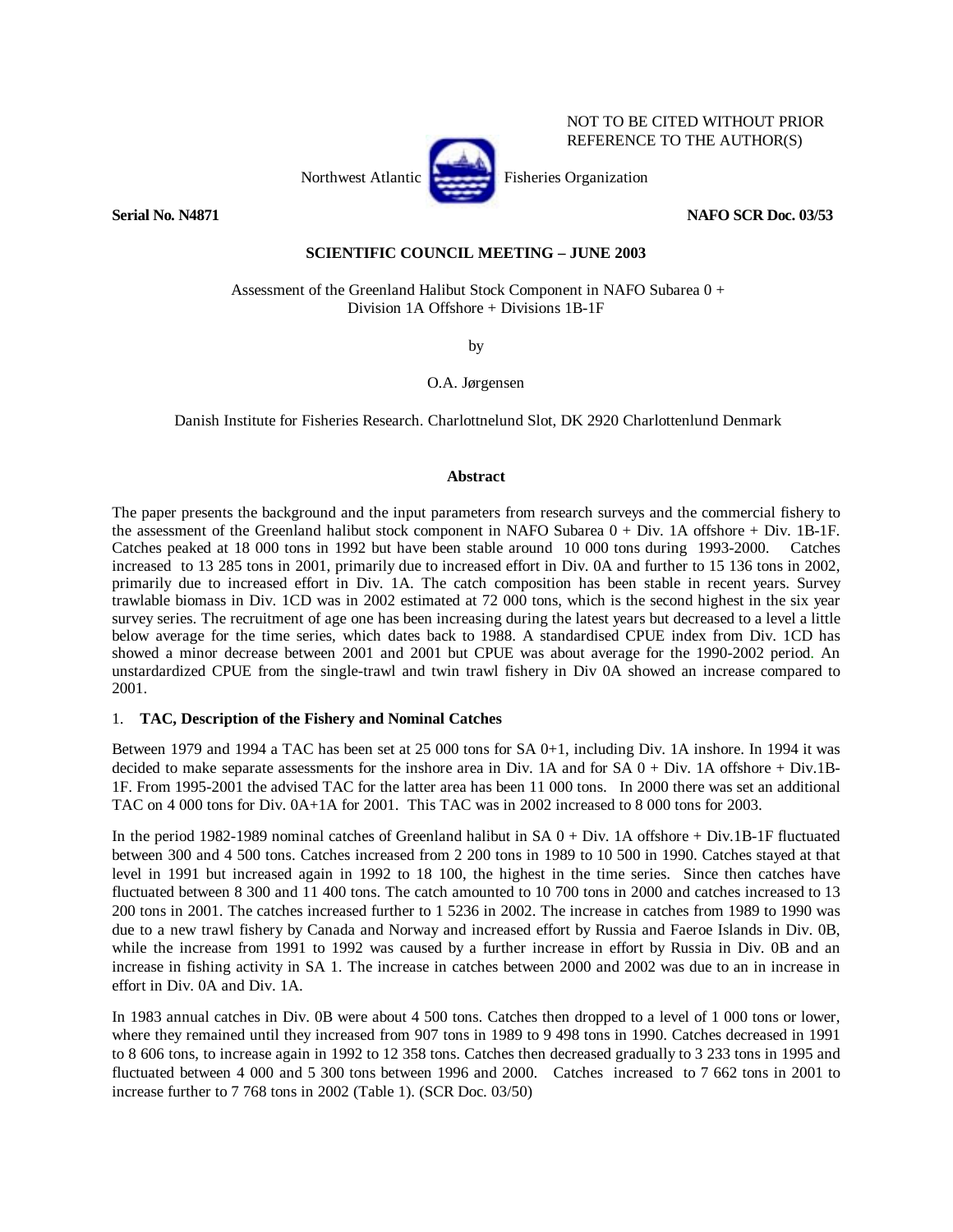The increase in catches was due to an increased effort in Div. 0A where catches increased from a level about 300 ton, where they have stayed since 1996, to 2 628 tons in 2001 and further to 3 800 tons in 2002. About 30% of the catches were taken by longlines. Of the trawl catches 70% was taken by twin trawl. The fishery was prosecuted by Canadian vessels and vessels from Faeroe Islands, Poland, Russia, Lithuania, Latvia, Estonia and Norway fishing on a Canadian license

Catches in Div. 0B amounted to 3968 tons, including 106 tons from Cumberland Sound. Longliners took 449 tons and gillnetters 1 572 tons. Trawlers took 1 841 tons. All catches were taken by Canadian vessels.

(Poland has in STATLANT 21A reported 445 tons taken in Div. 0A in 2001, but these catches are included in the Canadian catches. In 2002 Russia has reported 370 tons form 0A that are included in the Canadian catches and Norway and Faeroe Island has reported 782 and 2 tons, respectively, from Div. 0B by error).

The catches in Subarea 1 (Div. offshore 1A Div. + 1B-1F) were below 1 600 tons during 1982-90. In 1991 catches increased to 2 376 tons and were around 5 500 tons in the period 1992-1994, but decreased to around 4 500- 5 300 tons in the period 1995-2000. Catches increased from 5 522 tons in 2001 to 7 368 tons in 2002. Almost all catches were taken offshore (Table 2).

Catches in Div. 1AB (almost exclusively Div. 1A) increased from 575 tons in 2001 to 2 000 tons in 2002. Most of it was taken by trawl, but gillnets and long lines were also employed. Vessels from Faeroe Islands, Russia and Greenland participated in the fishery.

Catches in Div 1CD amounted to 5 368 tons of which 4 085 tons taken by trawlers from Greenland (SCS Doc. 03/16), Norway (SCR Div. 03/33), EU/GER (SCS Doc. 03/8) and Faeroe Islands. Further, 629 tons were taken by gillnets and longlines (mainly gill net (SCS Doc. 03/16)) and 654 tons were taken by trawl and longlines (mainly trawl 03/6)

When catch data from research reports and STATLANT 21 catches have been conflicting the 21A catches have been used unless anything else has been stated.

# 2. **Input Data**

### 2.1 **Research trawl survey**

# *Div. 1C-1D GHL-survey*

Since 1997 Greenland has conducted stratified random bottom trawl surveys in September-October for Greenland halibut in Div. 1C-D at depth between 400 and 1 500 m. In 2002 in total 35 hauls were made (SCR Doc. 03/20). The biomass and abundance Greenland halibut in Div. 1C-D was estimated at 71 932 tons and  $71.510\times10^6$ individuals which is an statistically insignificant (95%) decrease compared to 77 5540 tons and 80.814 $\times$ 10<sup>6</sup> specimens in 2001, but above the level seen since 1997 (56 000-70 000 tons). (The increase in biomass between 2000 and 2001 was due to one large catch). Three strata, which traditionally yield biomasses <1 500 tons were not covered in 2002. The highest densities were found at depths 1 000-1 400 m in Div. 1D.

The over all length distribution in Div. 1C-D was dominated by a mode at 47 cm. The age distribution was dominated by a mode at age 6 as in 2000 and 2001.

### *Greenland shrimp-survey*

Since 1988 annual trawl surveys with a shrimp trawl have been conducted off West Greenland in July-September. The survey covers the area between 59°N and 72°30'N (Div. 1A-1F), from the 3-mile limit to the 600-m depth contour line. Estimated total trawlable biomass of Greenland halibut in the offshore areas (- Disko Bay) has fluctuated between 6 800 and 15 339 tons during 1992-2001. In 2002 the biomass was estimated at 14 825 tons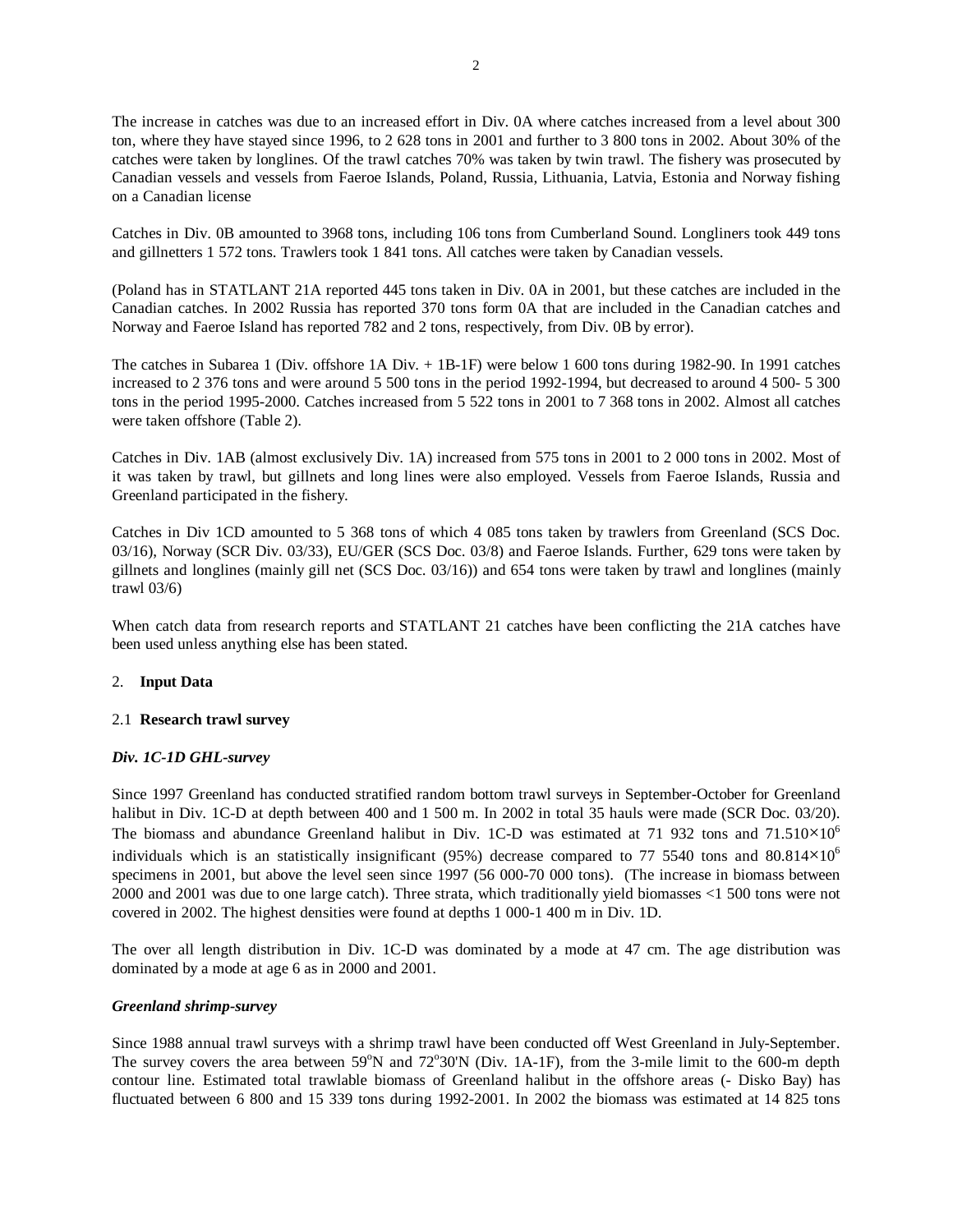which is a decrease from 15 339 in 2001, but still above average for the time series. The abundance was estimated at 208 mill., which is a decrease from 330 mill in 2001 (the second highest in the time series), and a little below average for the time series. The highest abundance was seen in Div. 1AN (north of 69°30'N. The reduction in abundance was almost exclusively seen in the nursery area Div. 1AS (south of 69°30'N) and 1BN (North of 67°N). In recent years almost all the catches have been comprised by one-year-old fish, but in 2002 two-year-old fish were also relatively abundant in the catches.

In the Disko Bay the biomass was estimated at 8 838 tons in 2002 compared to 10 552 tons in 2001, but the biomass is still above the average for the time series. The abundance was more than halved from the record high  $201\times10^6$  specimens in 2001 to an estimate a little below average for the time series on 95 mill. in 2002. As in the offshore area catches were comprised of both one and two year old fish.

The biomass in the nursery area (Div. 1AS and 1B) was estimated at 6 847 tons compared to 6 876 tons in 2001 and above average for the time series. The abundance was estimated at  $115\times10^6$  compared to  $238\times10^6$  in 2001. The abundance estimate from 2002 well below average for the time series.

### *Recruitment*

A recruitment index was provided from the Greenland shrimp trawl survey. By means of the Petersen-method ages 1, 2 and 3+ were separated in the survey catches in the nursery area (Div. 1AS-1B) for the period 1988 to 2001. Catches were standardized as catch in number per hour as described in Bech (1995). Data were plotted by yearclasses to visualize the relative year-class strength and development in relative abundance (Fig. 1). In recent years the allocation of stations in the shrimp trawl survey have been changed in order to minimize the variance in the estimation of biomass and abundance of shrimp. To minimize the effect of that the CPUE index has been recalculated using stations > 250 m only. This generally increases the numbers but not the trend in the index.

The recruitment index has been declining since the presumably large 1991 year-class, but the recruitment has been above the level in the 1980s. The recruitment increased again with the 1995 year-class, which was the largest on record. The 1996 year-class seemed to be small but the recruitment has increased gradually until the 2000 yearclass. With a mean catch of 431.6 one year old specimens per hour the 2001 year-class was estimated to be a little below average for the last decade. In Disko Bay catches of one year old fish was estimated as 913 specimens per hour, slightly above average for the last decade.

### *SSB/Recruitment*

The relation between the spawning stock in numbers (age 10+) in Div. 1C-D estimated from the joint Japan/Greenland survey and the Greenland Greenland halibut survey and recruitment, given as the number of fish age 1 in the total survey area, estimated from the Greenland shrimp trawl survey, is shown in Fig 2. The over all recruitment of the 2001 year- class was above the recruitment of the 1989-94 year-classes but below the recruitment since then, except the 1997 year-class. Note that the coverage in 1989 and 1990 was incomplete and that there was no survey in 1996.

### 2.2 **Biological Investigations**

Comparison of mean-length-at-age between Greenland halibut from the Barents Sea and West Greenland (n=104, ages 4-10) showed that mean-length-at ages was almost identical in the two areas. Further, a length weight relationship was presented. (SCR Doc. 03/033).

A total of 2 081 Greenland halibut have been tagged in Cumberland Sound (Div. 0B) since 1994. Of this 16 fish have been recaptured, all, except two, in the inshore areas (SCR Doc. 03/41).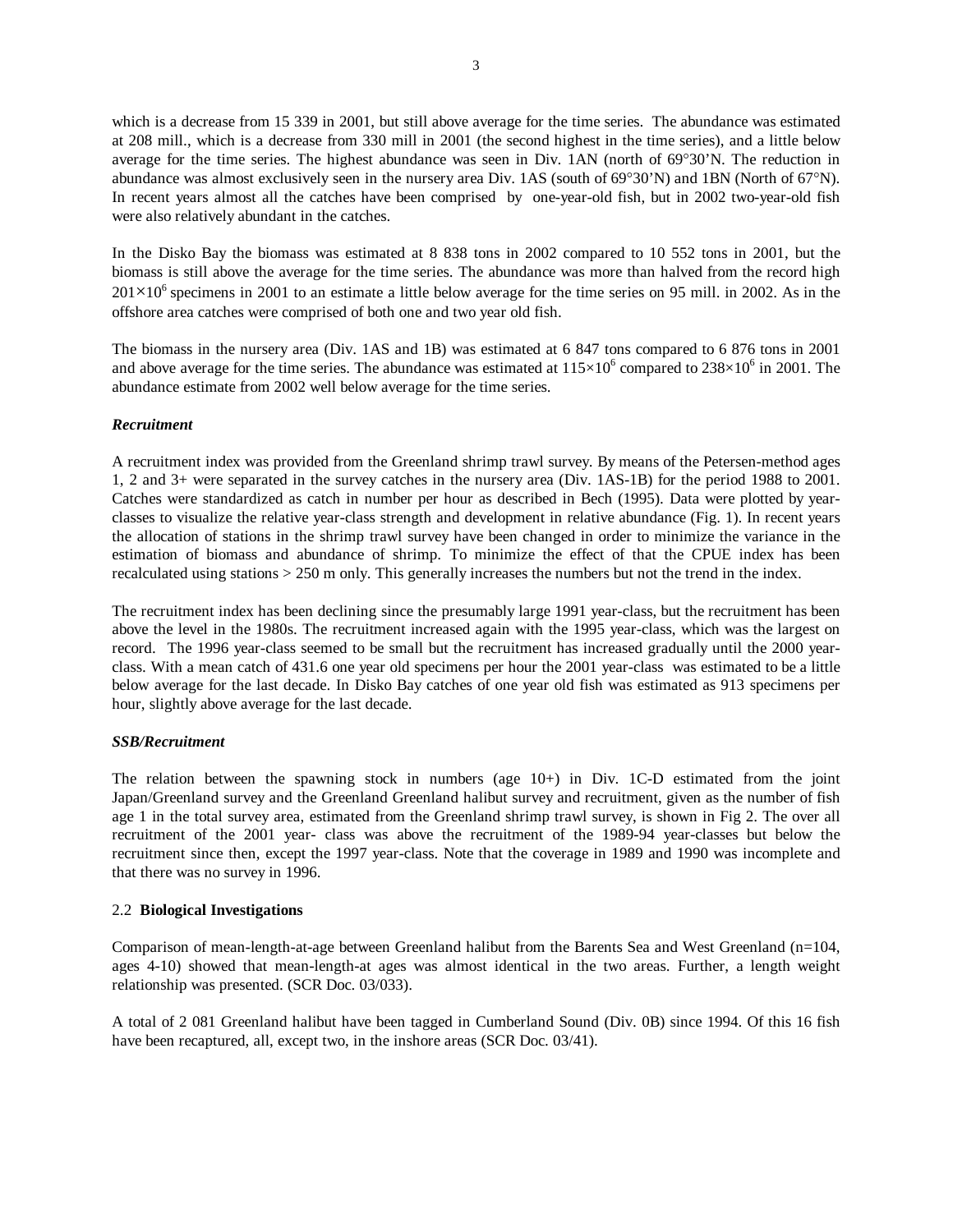### 2.3 **Commercial Fishery Data**

## **Length and age distribution**

# *SA 0*

Length distributions were available from the fishery in Div. 0A and Div. 0B (SCR Doc. 03/50). 38% of the fish caught by trawl in Div. 0A were <46 cm compared to 21% by longline while 21% of the Greenland halibut taken in the trawl fishery in Div. 0B were < below 46 cm (SCR Doc. 03/50).

Catch-at-age by gear (longline and gillnet combined and single trawl and twin trawl combined) and all gears combined for Div. 0A. Catch-at-age by gear (longline and trawl (single trawl and twin trawl combined) and gears combined for Div. 0B. (SCR Doc. 03/50).

# *SA1*

Length frequencies were available from the trawl fishery in Div. 1A and from the trawl and gillnet fishery in Div.1CD together with length frequencies from the Norwegian trawl fishery in Div. 1CD (SCR Doc. 03/33), and from the Russian trawl fishery in Div. 1AD (SCS Doc. 03/6). The mean length in the Norwegian catches showed a remarkable drop from 56.2 cm to 50.7 cm which is close to what is usually seen.

Length frequencies by area are shown in Fig. 3 and 4 and for the gill net fishery in Div. 1C in Fig 5.

Trawl catches in SA1 (including minor catches by a Russian longliner as the Russian catches were not separated by gear), were raised to catch-at-age based on length frequency data from Russian, German and Faeroe Island vessels combined with an age length key from the Greenland Deep-Sea survey in Div. 1CD. Catch-at-age in the gillnet (and longline fishery) together with the inshore catches in Div. 1B-1F (41 tons) was estimated using length frequencies from the gill net fishery in Div. 1C combined with the Div. 1CD survey age-length-key.

Tables 3 and 4 shows catch-at-age and weight-at-age, respectively. The catch-at-age has been relatively stable in recent years as well as the overall mean weight at age for the ages 7-14.

The age distribution in Div. 0A+1AB and Div. 0B+1CD, respectively, are given in Fig. 6 and 7. Age 7 is the most dominant age in the fishery in both areas, but there seems to be a little more older fish in the catches in Div.  $0B+1CD$ .

# *Catch rate*

Unstandadized catch rates were available from the trawl fishery in Div. 0A from 1996-2002 (SCR Doc. 03/50). The catch rate for single trawlers have fluctuated during the years but increased from 2000 to 2002 to an above average level. The catches prior to 2001 were, however, small. The catch rates for twintrawlers were stable between 2000 and 2001 but increased in 2002. (Fig. 8).

Unstandardized catch rates were available from the Greenland trawl fishery in Div. 1A and 1D (SCS 03/16 and from the Norwegian trawl fishery in Div. 1CD (SCR Doc. 03/33). The catch rates were stable in Div 1A between 2001 and 2002 (1.14 ton/hr) (one trawler). The catch rates in Div. 1D are included in the analyses mentioned below. The Norwegian catch rates in Div. 1C in 2002 were very high: 2.68 tons/hr. No obs. from 2001. The Catch rates in Div. 1D dropped from 0.63 tons/hr in 2001 to 0.49 tons/hr in 2001. This was, at least to some extent, due to the inclusion of some low catch rates from June-August in 2002 in which period there was no fishing in 2001. (Information from logbooks submitted to the Greenland authorities).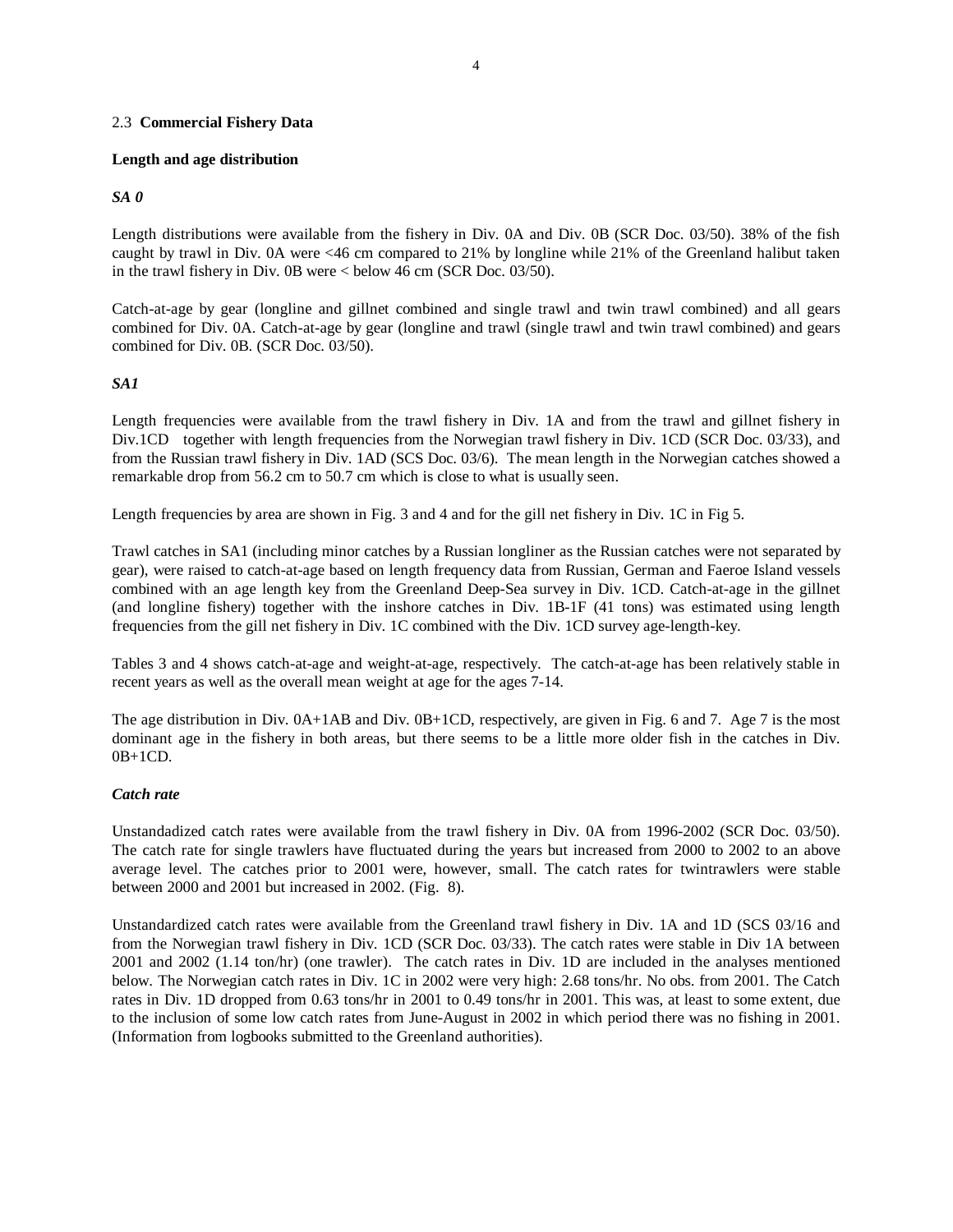Unstandardized catch rates were estimated from logbooks from the trawl fishery in SA submitted to the Greenland authorities and for EU/German trawlers during 1996-2002 (SCS Doc. 03/9) including data from September-December (Fig. 9). The catch rates from vessels from Norway, Faeroe Islands and Russia dropped slightly, while the catch rates from the Greenland twin trawlers and EU-Germany increased slightly compared to 2001. All catch rates are, however, at the same level as in recent years.

Standardized catch rate series, based on available logbook data and data from the EU-German trawl fishery (SCS Doc. 03/9), were available for the offshore trawl fishery in Div. 1CD for the period 1988-2001 (Appendix 1).

The standardized catch rates in Div. 1CD dropped from 1989-1990 but has been stable since then but showed a small decrease between 2001 and 2002 and is now about average from the period (Fig. 10).

The combined catch rate from OB and 1CD could not be updated in 2003 due to lack of data from 0B (Fig. 10).

Due to the frequency of fleet changes in the fishery in both SA0 and SA1 both the unstandardized and the standardized indices of CPUE should, however, be treated with caution.

### 3. **Assessment**

## 3.1 **Yield-per-recruit Analysis**

The level of total mortality has in 1994-96 been estimated by means of catch-curves using data from the offshore longline fishery in Div. 1D. Z was estimated from regression on age 15-21. A relative F-at-age was derived from the catch curve analysis, where the trawl, longline and gillnet catches were weighed and scaled to the estimated stock composition. In all three years STACFIS considered that the estimation of Z was based on too limited samples and represented too small a part of the fishery and that the outcome of the catch curve analysis were too uncertain to be used in the yield-per-recruit analysis. Age frequencies were available from the longline fishery in Div. 0A. The sample, however, only represented 7.5% of the total catches. Further, the age composition peaked at age 7 as in the trawl catches, and the catch composition is not considered to reflect the age composition in the stock, hence no Catch-curve analysis were made made.

# 3.2 **XSA**

### *Extended Survivors Analysis*

An XSA has been run unsuccessful several times during the 1990s, using a survey series covering 1987-95 as tuning. STAFIS considered the XSA's unsuitable for an analytic assessment due to high log-catchability residuals and S.E.'s and systematic shift in the residuals by year. Further, a retrospective plot of Fbar showed poor convergence. In 1999 the XSA analyses was rerun including the latest two years surveys (1997-98, new vessel and gear) (not presented) but the outcome of the analysis has not improved.

An XSA analysis was run using the stock data for SA 0+1, calibrated with trawl survey data (age 5-15) from the Greenland deep-sea surveys (1997-2001) in Div. 1CD. The assessment results are considered to be provisional due to problems with the catch-at-age data and the short time series, the assessment is, however, considered to reflect the dynamics in the stock. The rate of exploitation has been relative stable in recent years between 0.2-0.3 (F<sub>bar</sub> 7-13). The input parameters to the analysis and the outcome of the analysis is given in (SCR Doc. 02/68)

The XSA was run again this year with the 2002 survey and catch data and updated catch data from 2001 (very small changes). The assessment results are considered to be provisional due to problems with the catch-at-age data and the short time series. The assessment is, however, considered to some extend to reflect the dynamics in the stock. The rate of exploitation has been relative stable in recent years between  $0.2$ - $0.3$  ( $F_{bar}$ 7-13). The summary of the XSA is given in SCR Doc. 03/54.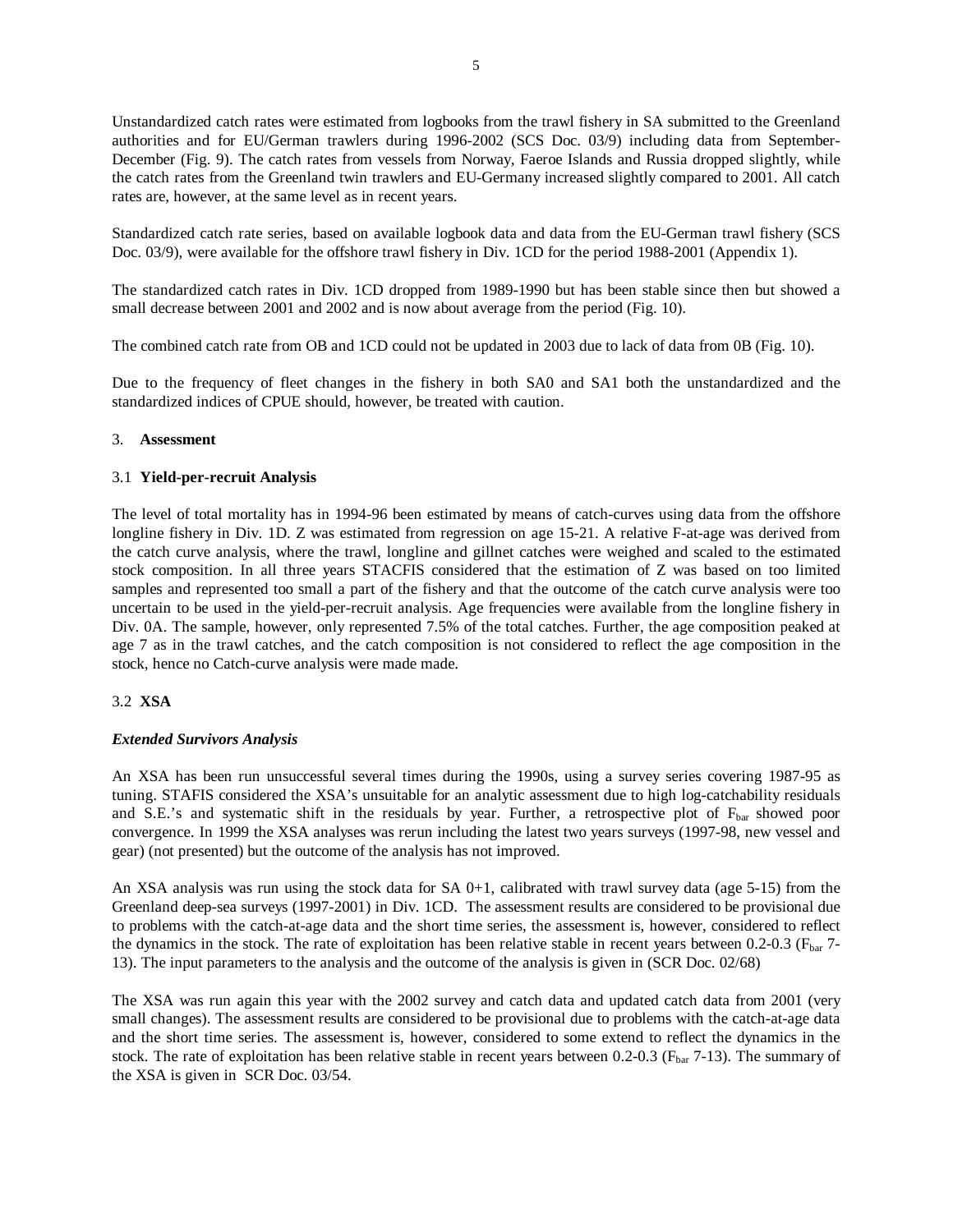#### 3.3 **Spawning Stock/Recruitment Relations**

A spawning stock/recruitment plot based on the available observations from the joint Japan/Greenland survey and the Greenland survey is shown in Fig. 2. No further analysis of spawning stock recruitment relationships have been made due to few observations distributed on two different surveys, poor estimate of spawning stock biomass (survey trawl only take a very small proportion of the mature fish, the survey covers only a restricted part of the area covered by the assessment, and knife edge maturity ogive was applied). Further, the age of the recruits is relatively poor estimated (the Petersen method).

### 3.4 **ASPIC**

ASPIC was run in 1999 with standardized CPUE data and a biomass index as inputs. Three CPUE series were available, one series covering Div. 0B during the period 1990-1998, one covering Div. 1CD during the period 1987-98 and a series combining the two data sets. The biomass index was from Div. 1CD and covered the period 1987-95 and 1997-98. Several runs showed that the combined CPUE series from Div. 0B+1CD fitted the total catch data best in terms of  $r^2$  and "total objective function". Runs with biomass alone gave relatively bad fits in terms of "total objective function" and  $r^2$  and the modeled population trajectory declining drastically over the period. Runs with the CPUE series from Div. 0B gave unrealistic high  $B_{\text{msy}}$  and negative  $r^2$ . The run with the combined CPUE series showed, however, that sensitivity analysis should be run, because "the B1-ratio constraint term contributed to loss". Several runs with different realistic values for the constraint did not solve the problem. Further, the coverage index and nearness index was equal in all runs. Several runs with different constraints on r and MSY were tried but it did changes the outcome of the analysis. Removing the three first years from the input data gave negative  $r^2$ . To get measures of variance the run with the combined CPUE series was bootstrapped (500 resamplings).

The results showed that estimated fishing moralities 1987-98 have been less than the (bias-reduced) estimate of  $F_{\text{msy}}$  (0.22) except for one year (1992). A number of essential parameters are quite imprecisely estimated (r, q,  $F_{\text{msv}}$ ), and it is considered that the estimates of MSY and  $F_{\text{msv}}$  were not precise enough to be used.

The input parameters from 2000-2002 (catches, survey biomass index, and CPUE index) have only varied little compared to 1999, and it was not expected that the outcome of an ASPIC analysis would change significantly, hence the analysis was not attempted.

#### 4. **Prognosis**

Since catches peaked with 18 000 tons in 1992 they have been stable at around 10 000 tons. Catches increased to 13 285 tons in 2001, primarily due to increased effort in Div. 0A, and further to 15 136 primarily due to increased effort in Div. 1A. The age composition in the catches seems stable. Standardized catch rates in Div. 1C-D have been stable during the last decade, and although the catch rate dropped slightly between 2001 and 2002 the catch rate in 2002 seems to be at an average level for the period 1990-2002. The combined catch rate for Div. 1C-D+0B has showed very little variation during the period (not updated in 2002 and 2003). Unstandardized catch rates for Div. 0A increased from 2001 to 2002. Catch rates from one trawler in 1A was stable between 2001 and 2002.

Survey biomass have increased between 1999 and 2001 in Div 0A, between 2000 and 2001 in Div. 0B and 1CD, where it was the highest seen in the five year long survey series. The biomass dropped slightly between 2001 and 2002 but is still above average for the period 1997-2002. Biomass in the Greenland shrimp survey decreased from the second largest level seen since 1988 to a level around the average for the period 1992-2002. The recruitment of age one, which has been increasing in recent years, dropped to the second lowest level for the period 1995-2000 but above the level seen during the period 1989-94. A provisional XSA estimated the exploitation rate has been relatively stable, between 0.2-0.3, during resent years.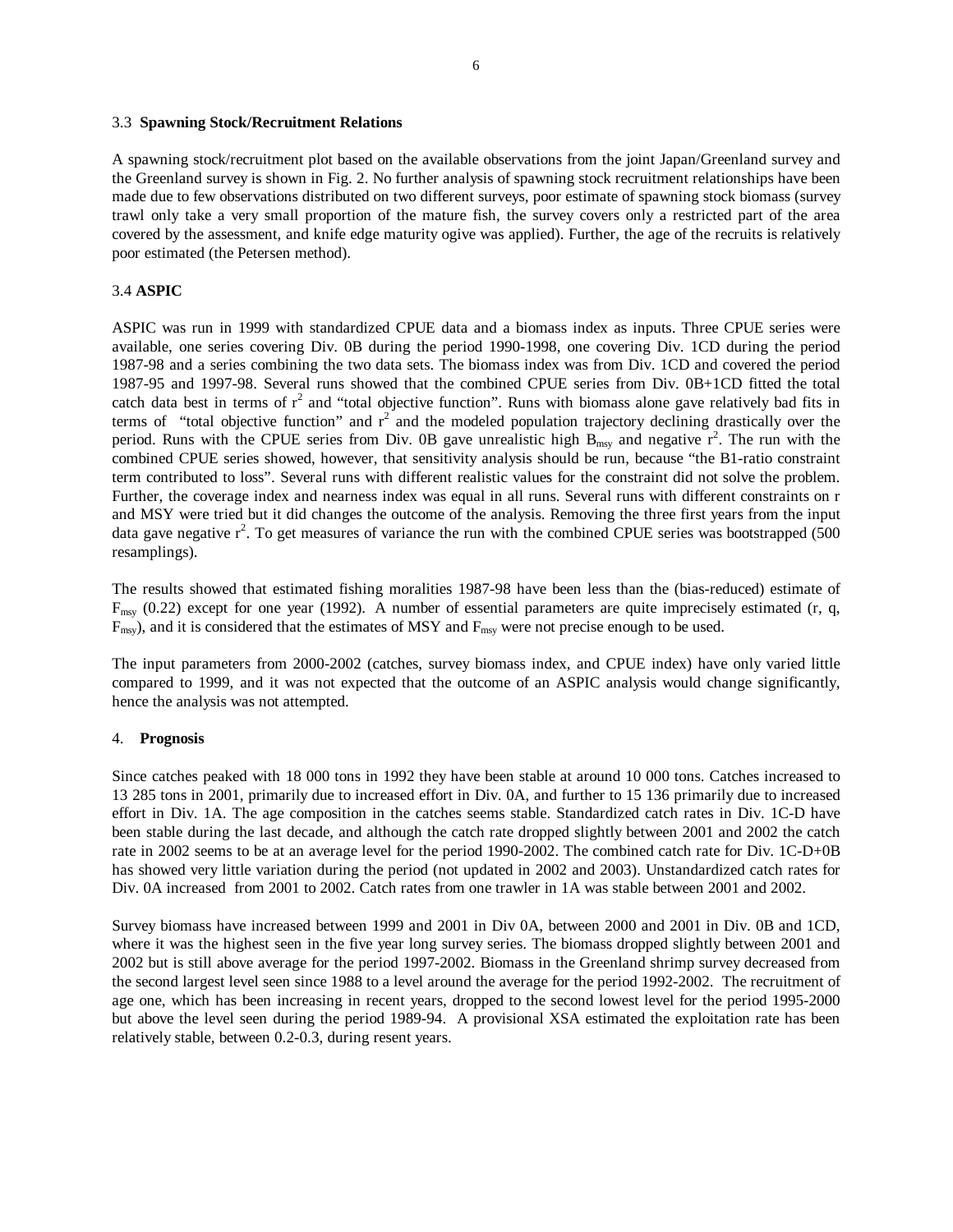#### 5. **Biological reference points**

Yield per recruit analysis or other age-based methods are not available, for estimating biological reference points. Biomass indices and CPUE series are relative short and show little variability and are not useful for estimating reference points.

#### 6. **Acknowledgement**

Thanks to Chris Darby for his work with the XSA.

## 7. **References**

Bech, G. 1995. Recruitment of Greenland halibut at West Greenland. NAFO SCR Doc. 95/19.

- Treble M, W.B. Brodie and D. Power. 2003. Summary of data from the offshore commercial fishery for Greenland halibut in Subarea 0. NAFO SCR Doc. 03/50.
- Darby C. and O.A. Jørgensen. An Extended Survivors Analysis (XSA) of Greenland halibut in SA 0+1. NAFO SCR Doc 03/54.
- Storr-Paulsen M. and O.A. Jørgensen. 2003. Biomass and Abundance of Demersal Fish Stocks off West Greenland Estimated from the Greenland shrimp survey, 1988-2002. NAFO SCR Doc. 03/29.
- Gundersen A.C. and Åge Høines. 2003. Norwegian fishery for Greenland halibut, Grenadiers and Redfish in West Greenland Waters, 2001-2002. NAFO SCR Doc. 03/33.
- Jørgensen, O.A. 2003. Survey for Greenland halibut in NAFO Divisions 1A-1D, 2002. NAFO SCR Doc. 03/20.

Ratz H.-.J., M. Stein and C. Stransky. 2003. German research report for 2002. SCS Doc. 03/8.

- Siegstad, H. and R.P.Frandsen. 2003. Denmark/Greenland Research Report for 2002. SCS Doc. 03/16.
- Treble, M.A. 2003. Results of a Greenland Halibut (*Reinhardtius hippoglossides*) Tagging Project in Cumberland Sound, NAFO Division 0B, 1997-2000. NAFO SCR Doc. 03/41
- Vaskov A., K. Gorchinsky, T. Igashov, S. Lobodenko, S. Melinkov and N. Shakuro. 2003. PART II. Research carried out by PINRO in NAFO Subareas 1,2,3 and 4. NAFO SCS Doc. 03/6.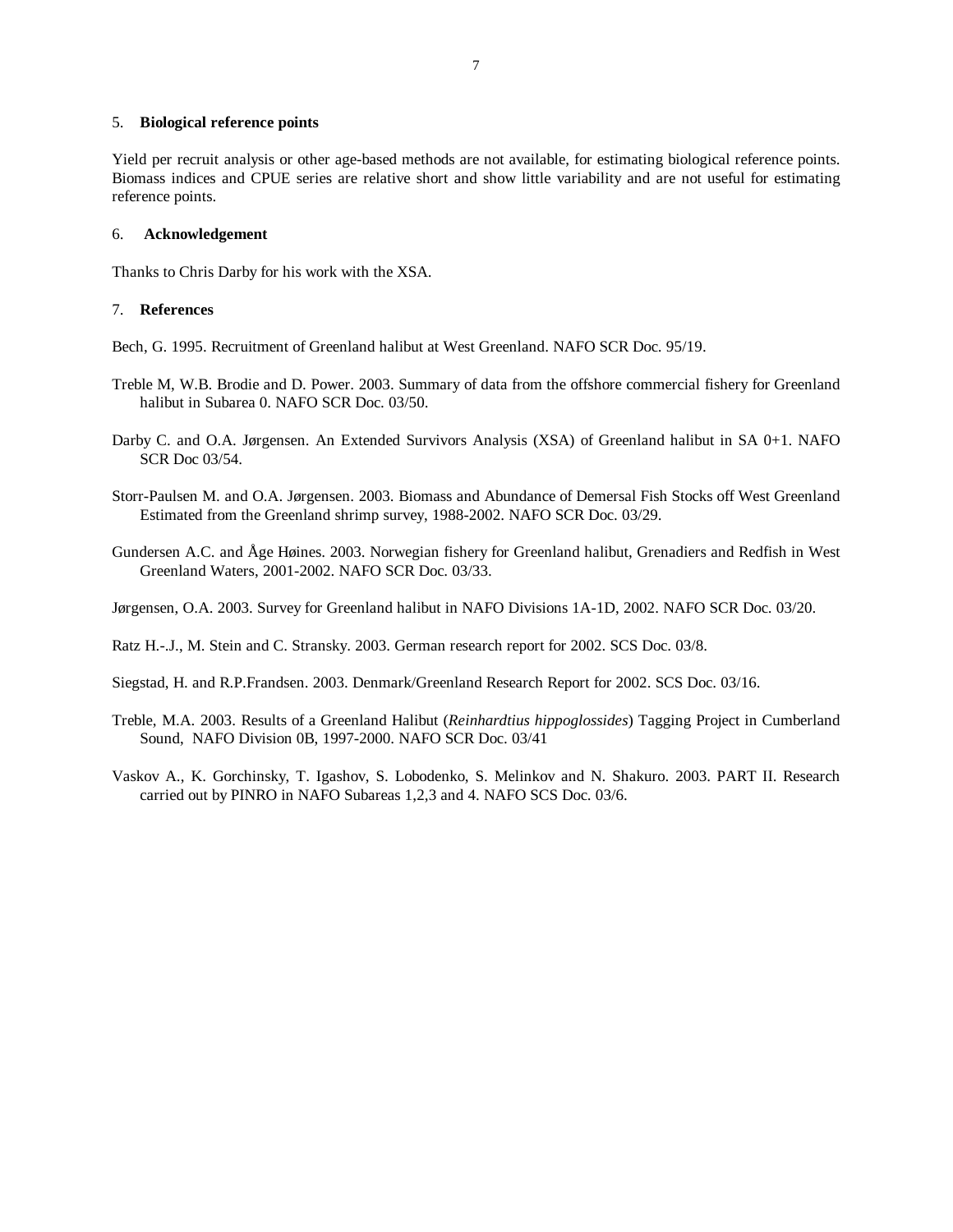|              |    |     |                |                             |                |     |                          |                                       | Year |                          |                                           |      |    |    |                     |                  |           |
|--------------|----|-----|----------------|-----------------------------|----------------|-----|--------------------------|---------------------------------------|------|--------------------------|-------------------------------------------|------|----|----|---------------------|------------------|-----------|
| Country      |    | 87  | 88             | 89                          | 90             | 91  | 92                       | 93                                    | 94   | 95                       | 96                                        | 97   | 98 | 99 | $00^{\rm a}$        | 01 <sup>ad</sup> | $02^{ae}$ |
|              | 0A |     |                |                             |                |     |                          |                                       |      |                          |                                           |      |    |    |                     |                  |           |
| <b>CAN</b>   |    |     |                |                             |                |     |                          |                                       |      |                          |                                           |      |    |    |                     |                  | 2628 3800 |
|              | 0B |     |                |                             |                |     |                          |                                       |      |                          |                                           |      |    |    |                     |                  |           |
| <b>CAN</b>   |    |     | 2              | $\mathcal{L}^{\mathcal{L}}$ | 589            |     | 256 2194                 | 883                                   |      |                          | - 1941 2354 3871 3924 4784 5438 5034 3968 |      |    |    |                     |                  |           |
| <b>EST</b>   |    |     |                |                             |                |     | $\overline{\phantom{a}}$ | 631                                   |      |                          |                                           |      |    |    |                     |                  |           |
| <b>FRO</b>   |    | 388 | 963            |                             | 596 2252 2401  |     | 463                      | 1038                                  |      | $\overline{\phantom{a}}$ | 839                                       | 452  |    |    |                     |                  |           |
| JAP          |    |     |                |                             | 113            | 232 | 337                      | 252                                   | 600  | 1031                     | 500                                       |      |    |    |                     |                  |           |
| LAV          |    |     |                |                             |                |     |                          | 83                                    |      |                          |                                           |      |    |    |                     |                  |           |
| <b>NOR</b>   |    |     | $\overline{a}$ |                             | 282 5016° 3959 |     | $\sim$                   | 373                                   |      |                          |                                           |      |    |    |                     |                  |           |
| <b>RUS</b>   |    |     | 59             | 29                          |                |     |                          | 1528 1758 9364 4229 <sup>b</sup> 3674 |      | 261                      | 915                                       |      |    |    |                     |                  |           |
| <b>TOTAL</b> |    | 388 | 1024           | 907                         |                |     |                          | 9498 8606 12358 7489 4274             |      | 3233                     | 4608                                      | 4323 |    |    | 3924 4784 5438 7662 |                  | 7768      |

Table 1. Greenland halibut catches (metric tons) by year and country for Subarea 0 from 1987 to 2002. Minor (300 ton or less) catches from Div. 0A are included in some of the Div. 0B catches prior to 2001.

<sup>a</sup> Provisional data.<br><sup>b</sup> The russian catch is reported as area unknown, but has previously been reported from 0B

c Dobbel reported as 10031 tons

<sup>d</sup> Excluding 445 tons double reported

e Excluding 370 tons double reported and 784 tons reported by error

Table 2. Greenland halibut catches (metric tons) by year and country for Subarea 1 from 1987 to 2002. The Greenland catches is excl. the inshore catches in Div. 1A. Offshore catches in Div. 1A prior to 2001 are negligible.

|                            |     |     |      |      |     |                |      |      | Year |      |      |                          |      |                        |        |                 |                    |
|----------------------------|-----|-----|------|------|-----|----------------|------|------|------|------|------|--------------------------|------|------------------------|--------|-----------------|--------------------|
| Country                    |     | 87  | 88   | 89   | 90  | 91             | 92   | 93   | 94   | 95   | 96   | 97                       | 98   | 99                     | $00^a$ | 01 <sup>a</sup> | $02^{\rm a}$       |
|                            | 1AB |     |      |      |     |                |      |      |      |      |      |                          |      |                        |        |                 |                    |
| <b>GRL</b>                 |     |     |      |      |     |                |      |      |      |      |      |                          |      |                        |        |                 | 340 $1571^{\circ}$ |
| <b>RUS</b>                 |     |     |      |      |     |                |      |      |      |      |      |                          |      |                        |        | 85              | 279                |
| <b>FRO</b>                 |     |     |      |      |     |                |      |      |      |      |      |                          |      |                        |        | $150^{\circ}$   | 150                |
|                            | 1CD |     |      |      |     |                |      |      |      |      |      |                          |      |                        |        |                 |                    |
| <b>GRL</b>                 |     |     |      |      |     | 965            | 227  | 213  | 885  | 1405 | 1880 | 2312                     | 2295 | 2549                   | 2657   |                 | 2012 2294°         |
| <b>FRO</b>                 |     |     |      |      | 54  | 123            | 151  | 128  | 780  |      |      | 127                      | 242  | 116                    | 243    | $150^{\circ}$   | 150                |
| <b>JPN</b>                 |     | 907 | 1581 | 1300 | 988 | 677            | 2902 | 1198 | 820  | 337  |      |                          |      |                        |        |                 |                    |
| <b>NOR</b>                 |     |     |      |      |     | 611            | 2432 | 2344 | 3119 | 2472 | 1785 | 1893                     | 1338 | 1360                   | 1115   | 1419            | 1734               |
| <b>RUS</b>                 |     |     |      |      |     |                |      | 5    |      | 296  | 254  | $\overline{\phantom{a}}$ | 543  | 552                    | 792    | 829             | 654                |
| EU                         |     |     |      |      |     |                |      | 46   | 266  | 527  | 455  | 446                      | 350  | 330                    | 444    | 537             | 536                |
| 1A-F (excl.<br>1A inshore) |     | 907 | 1581 | 1300 |     | 1042 2376 5712 |      | 3934 | 5870 | 5037 |      | 4374 4778                |      | 4769 4907 <sup>b</sup> | 5251   | 5522            | 7368               |

<sup>a</sup> Provisional data.

<sup>b</sup> Excluding 7603 tons reported by error

<sup>c</sup> Reported to the Greenland authorities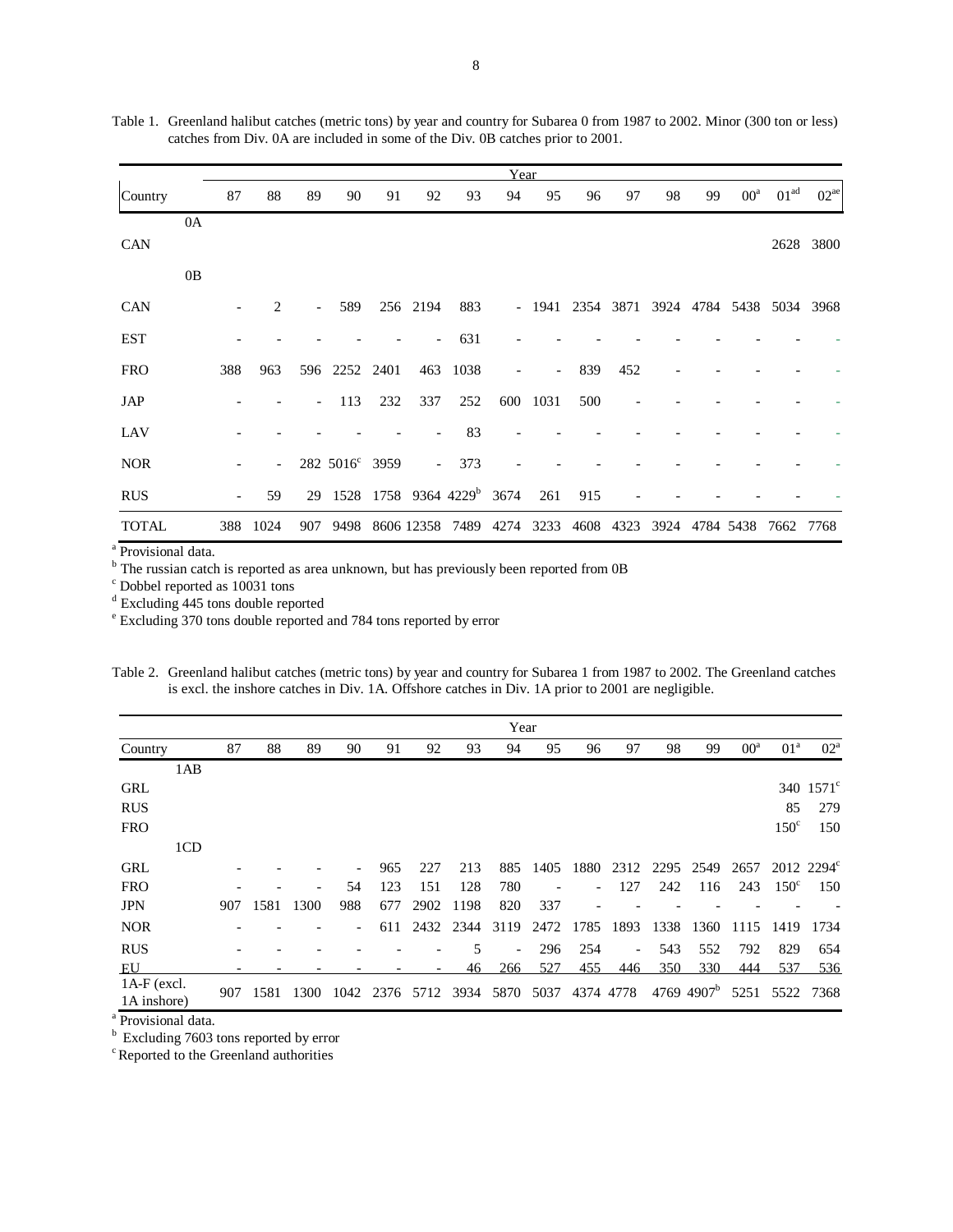Table 3. Catch numbers at age.

| YEAR        |       | 1987           | 1988 | 1989         | 1990           | 1991         | 1992             | 1993           | 1994           | 1995 | 1996 | 1997             | 1998             | 1999 | 2000  | 2001  | 2002  |
|-------------|-------|----------------|------|--------------|----------------|--------------|------------------|----------------|----------------|------|------|------------------|------------------|------|-------|-------|-------|
| AGE         |       |                |      |              |                |              |                  |                |                |      |      |                  |                  |      |       |       |       |
|             | 5     | $\overline{2}$ |      | $\mathbf{1}$ | $\overline{4}$ | 20           | 53               | 241            | 254            | 152  | 151  | 41               | 71               | 262  | 415   | 69    | 570   |
|             | 6     | 31             | 29   | 36           | 87             | 318          | 678              | 651            | 862            | 522  | 530  | 311              | 372              | 1092 | 1106  | 978   | 1975  |
|             |       | 182            | 190  | 244          | 592            | 1742         | 2967             | 2422           | 2472           | 1628 | 1818 | 1556             | 677              | 1759 | 1677  | 3212  | 4252  |
|             | 8     | 296            | 354  | 409          | 1711           | 2679         | 4311             | 2356           | 1692           | 940  | 1575 | 2110             | 1187             | 1174 | 1144  | 1802  | 1791  |
|             | 9     | 193            | 245  | 212          | 1356           | 1418         | 2604             | 1048           | 954            | 558  | 660  | 1042             | 900              | 672  | 772   | 1154  | 617   |
|             | 10    | 77             | 115  | 75           | 711            | 533          | 951              | 590            | 294            | 259  | 306  | 438              | 572              | 375  | 501   | 776   | 476   |
|             | 11    | 40             | 80   | 47           | 359            | 221          | 398              | 224            | 183            | 228  | 160  | 232              | 422              | 234  | 443   | 503   | 347   |
|             | 12    | 18             | 61   | 48           | 195            | 144          | 231              | 130            | 159            | 188  | 127  | 118              | 205              | 184  | 291   | 273   | 149   |
|             | 13    | 10             | 58   | 44           | 189            | 108          | 158              | 72             | 125            | 104  | 64   | 96               | 153              | 172  | 178   | 101   | 209   |
|             | 14    | 9              | 46   | 42           | 115            | 60           | 85               | 59             | 58             | 80   | 57   | 21               | 98               | 95   | 68    | 50    | 75    |
|             | 15    | 6              | 35   | 26           | 67             | 36           | 45               | 37             | 55             | 85   | 39   | 13               | 19               | 61   | 75    | 21    | 168   |
|             | 16    | 3              | 15   | 12           | 17             | 6            | 23               | 26             | 34             | 41   | 36   | 12               | $\overline{4}$   | 37   | 17    | 10    | 74    |
|             | 17    | 4              | 4    | 1            | 3              | 2            | $\mathbf{1}$     | 4              | 10             | 18   | 13   | $\boldsymbol{0}$ | $\boldsymbol{0}$ | 18   | 4     | 5     | 23    |
|             | $+gp$ | 2              |      | $\theta$     | $\overline{0}$ | $\mathbf{0}$ | $\boldsymbol{0}$ | $\mathfrak{2}$ | $\overline{7}$ | 10   | 22   | $\boldsymbol{0}$ | $\mathbf{0}$     | 7    | 6     | 3     | 49    |
| TOT.NUM     |       | 873            | 1234 | 1197         | 5406           | 7287         | 12505            | 7862           | 7159           | 4813 | 5558 | 5994             | 4688             | 6166 | 6717  | 8957  | 10917 |
| <b>TONS</b> |       | 1295           | 2605 | 2207         | 10540          | 10982        | 18070            | 11423          | 10144          | 8270 | 8982 | 9101             | 8693             | 9691 | 10689 | 13184 | 15136 |

Table 4. Catch weights at age (kg)

| YEAR |       | 1987 | 1988  | 1989 | 1990  | 1991 | 1992  | 1993  | 1994  | 1995  | 1996  | 1997 | 1998  | 1999  | 2000 | 2001  | 2002  |
|------|-------|------|-------|------|-------|------|-------|-------|-------|-------|-------|------|-------|-------|------|-------|-------|
| AGE  |       |      |       |      |       |      |       |       |       |       |       |      |       |       |      |       |       |
|      | 5     | 0.29 | 0.29  | 0.29 | 0.33  | 0.34 | 0.33  | 0.58  | 0.43  | 0.49  | 0.52  | 0.36 | 0.50  | 0.54  | 0.53 | 0.48  | 0.48  |
|      | 6     | 0.51 | 0.51  | 0.51 | 0.54  | 0.54 | 0.56  | 0.72  | 0.62  | 0.66  | 0.69  | 0.55 | 0.74  | 0.70  | 0.72 | 0.67  | 0.70  |
|      | 7     | 0.74 | 0.74  | 0.74 | 0.79  | 0.79 | 0.80  | 0.96  | 0.91  | 0.94  | 0.94  | 0.86 | 1.00  | 0.98  | 1.00 | 0.91  | 0.96  |
|      | 8     | 1.08 | 1.08  | 1.08 | 1.10  | 1.12 | 1.13  | 1.26  | 1.26  | 1.34  | 1.38  | 1.27 | 1.24  | 1.28  | 1.29 | 1.30  | 1.30  |
|      | 9     | 1.41 | 1.42  | 1.42 | 1.52  | 1.57 | 1.59  | 1.80  | 1.72  | 1.81  | 1.91  | 1.83 | 1.54  | 1.66  | 1.71 | 1.76  | 1.85  |
|      | 10    | 1.97 | 2.05  | 2.00 | 2.11  | 2.27 | 2.28  | 1.43  | 2.19  | 2.37  | 2.48  | 2.38 | 2.22  | 2.25  | 2.26 | 2.29  | 2.20  |
|      | 11    | 2.58 | 2.80  | 2.68 | 2.94  | 3.22 | 3.02  | 3.25  | 2.73  | 2.89  | 3.18  | 3.01 | 3.08  | 2.74  | 2.84 | 2.91  | 2.82  |
|      | 12    | 3.52 | 3.88  | 3.73 | 3.90  | 4.24 | 4.02  | 4.10  | 3.43  | 3.62  | 4.04  | 3.84 | 3.84  | 3.68  | 3.59 | 3.51  | 3.32  |
|      | 13    | 4.64 | 5.01  | 4.87 | 4.96  | 5.50 | 5.33  | 5.26  | 4.48  | 4.44  | 5.05  | 4.93 | 4.74  | 4.73  | 4.23 | 4.31  | 3.93  |
|      | 14    | 5.79 | 6.16  | 6.20 | 6.26  | 6.82 | 6.76  | 6.17  | 5.75  | 5.61  | 5.95  | 5.69 | 6.04  | 5.58  | 5.19 | 5.60  | 5.20  |
|      | 15    | 6.61 | 7.44  | 7.65 | 7.96  | 8.33 | 7.76  | 7.42  | 6.58  | 6.65  | 7.34  | 6.79 | 6.60  | 6.68  | 5.85 | 6.09  | 5.38  |
|      | 16    | 7.99 | 8.88  | 9.36 | 9.90  | 9.89 | 8.58  | 8.04  | 7.36  | 7.77  | 8.64  | 8.00 | 13.45 | 7.75  | 7.32 | 7.08  | 7.02  |
|      | 17    | 9.56 | 9.86  | 9.56 | 11.86 | 9.56 | 11.95 | 9.24  | 9.42  | 10.19 | 9.18  |      |       | 9.08  | 5.60 | 8.94  | 8.61  |
|      | $+gp$ |      | 11.33 |      |       |      |       | 10.25 | 11.15 | 11.00 | 11.10 |      |       | 11.10 | 9.00 | 11.22 | 10.97 |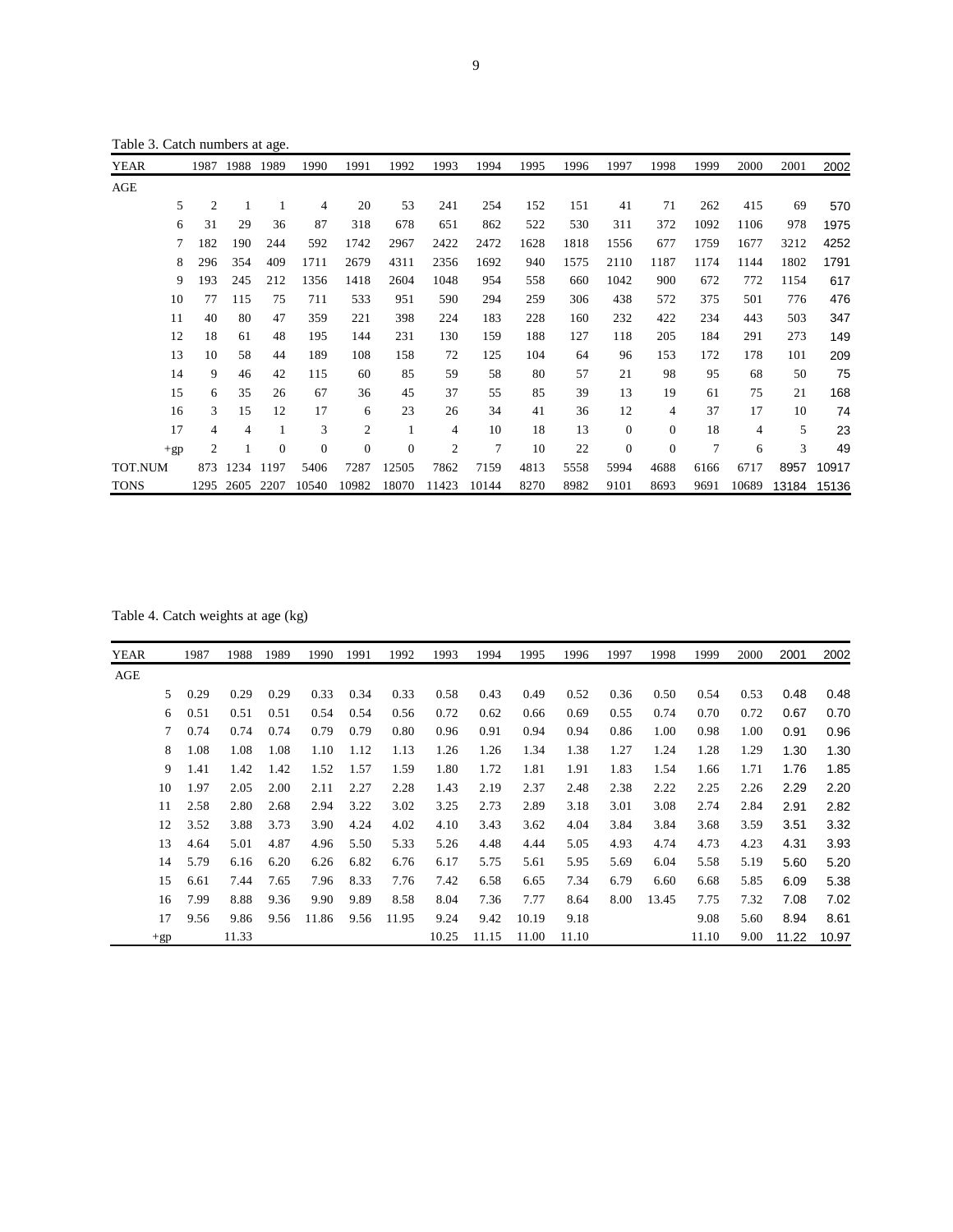

Fig. 1. Year-class strength of Greenland halibut of ages 1-3+ in number per hour trawled in the offshore nursery area.



Fig. 2. Spawning stock in numbers (ages 10-18 in Div.1CD from the joint Japan/Greenland survey and the Greenland survey (1997-2001) plotted vs number of fish age 1 the following year estimated from the Greenland shrimp trawl survey including the Disko Bay. Note pure coverage in 1989 and 1990 and that there was no survey in 1996.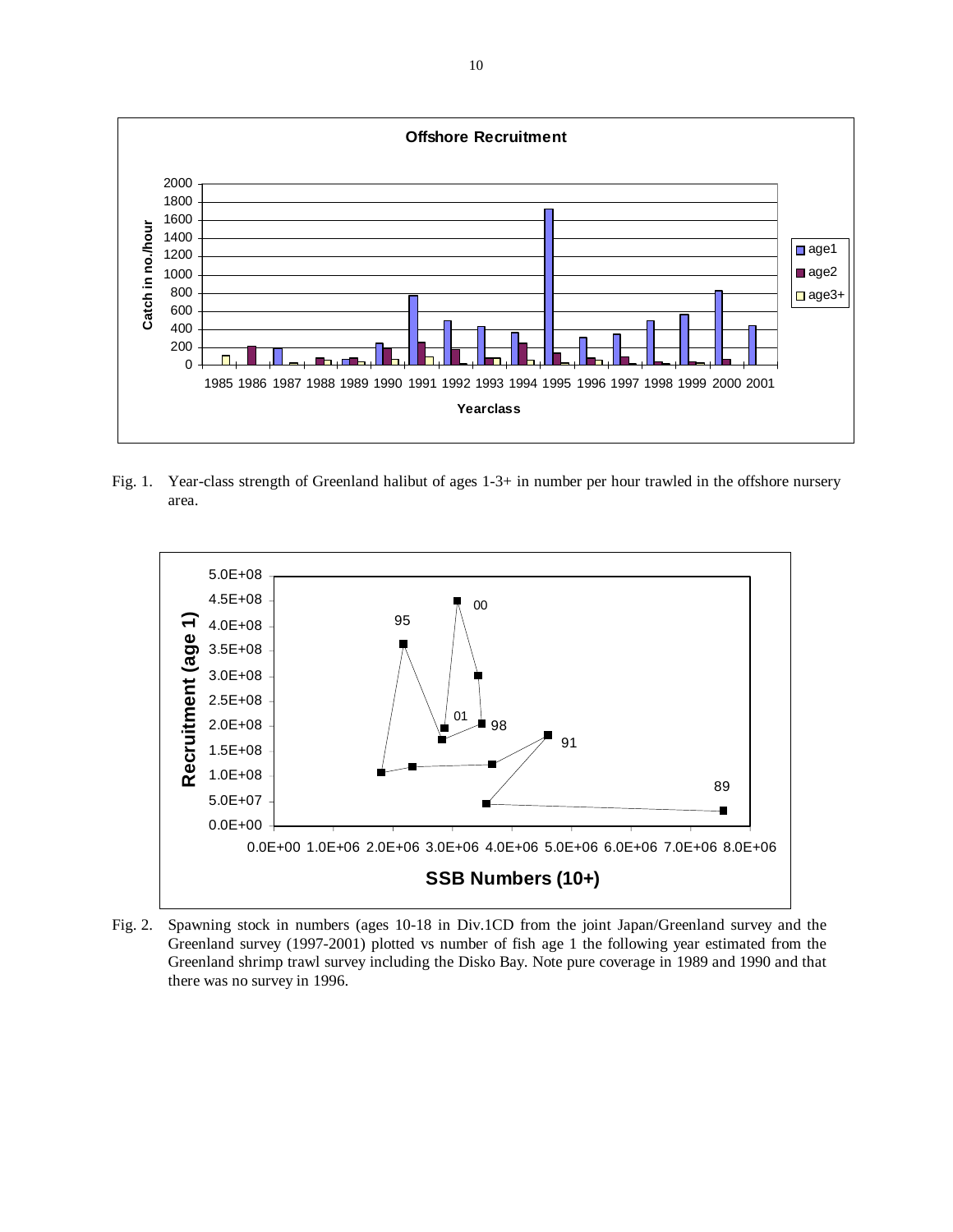

Fig. 3. Length distribution from the trawl fishery in Div. 0A and 1A.



Fig 4. Length distribution from the trawl fishery in Div 0B and 1D.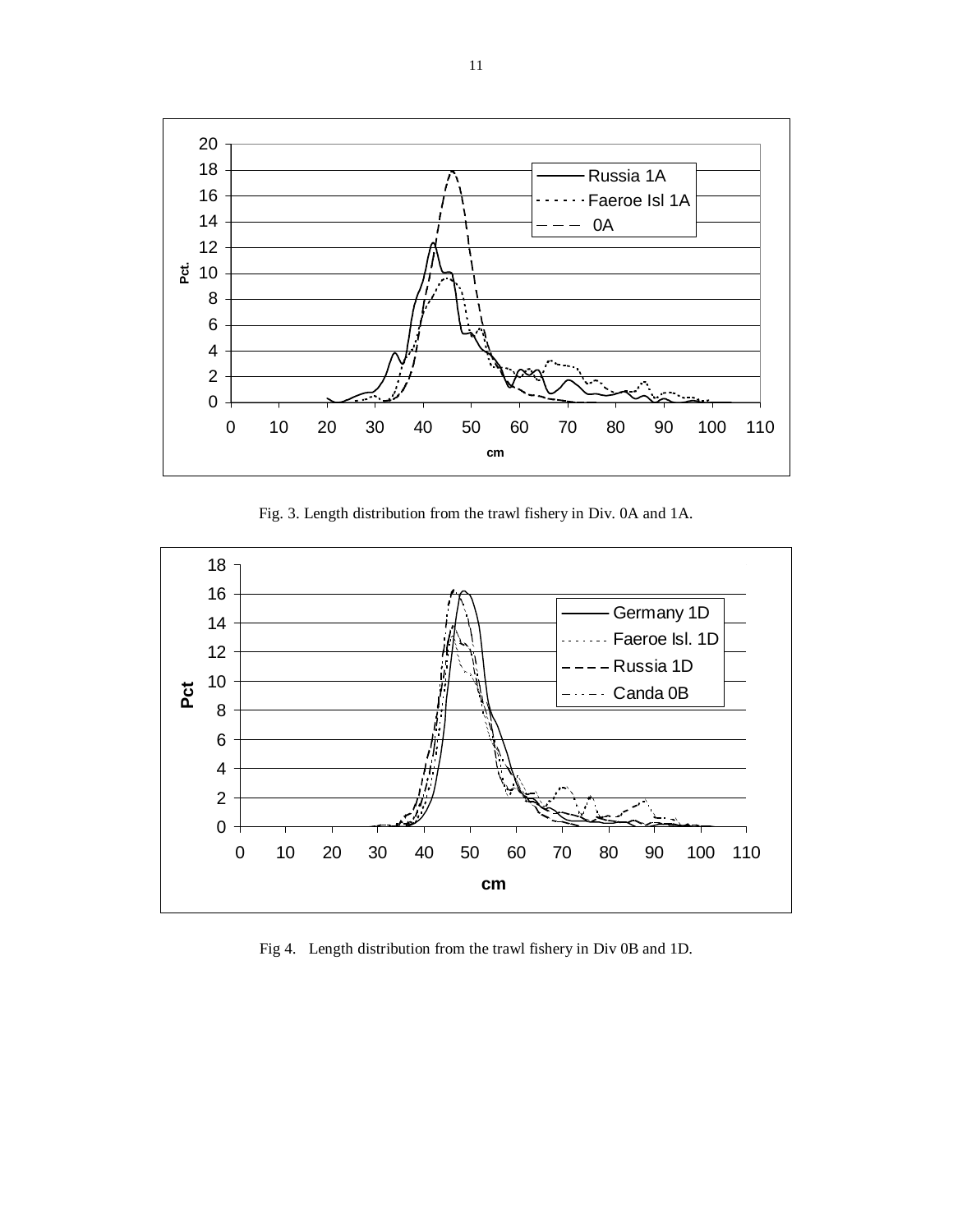

Fig. 5. Length distribution form the gill net fishery in Div. 1C



Fig. 6. Age distribution in the fishery in Div. 0A and 1AB.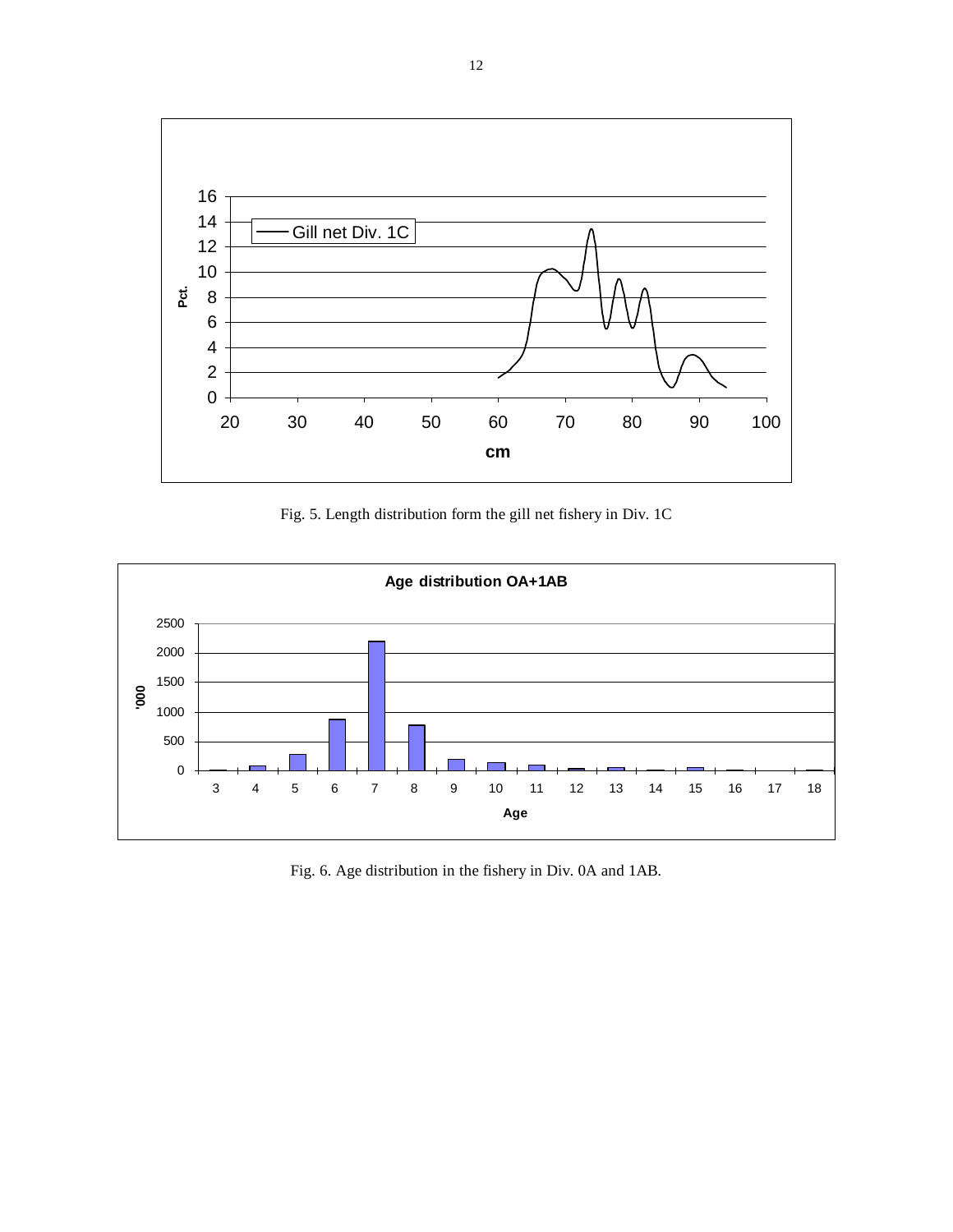

Fig. 7. Age distribution in the fishery in Div. 0B and 1CD.



Fig. 8. Unstandardized CPUE for single and twin trawl in Div. 0A during 1996-2002.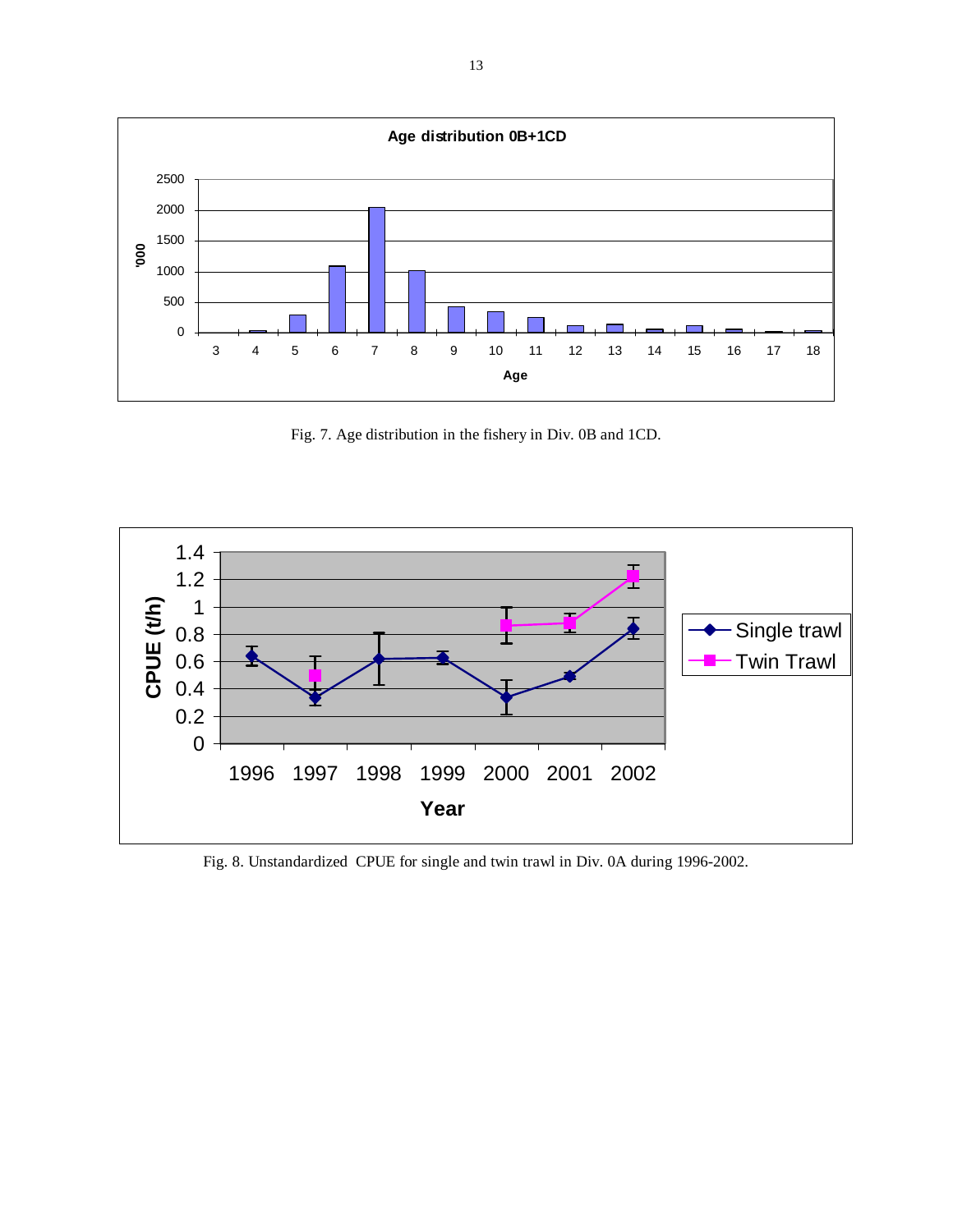

Fig. 9. Unstandardized trawl CPUE series from Div. 1CD for the month September-December.



Fig. 10. Standardized trawl CPUE indices from SA1 (Div. 1CD) with +/- S.E. and SA0+1 combined.

14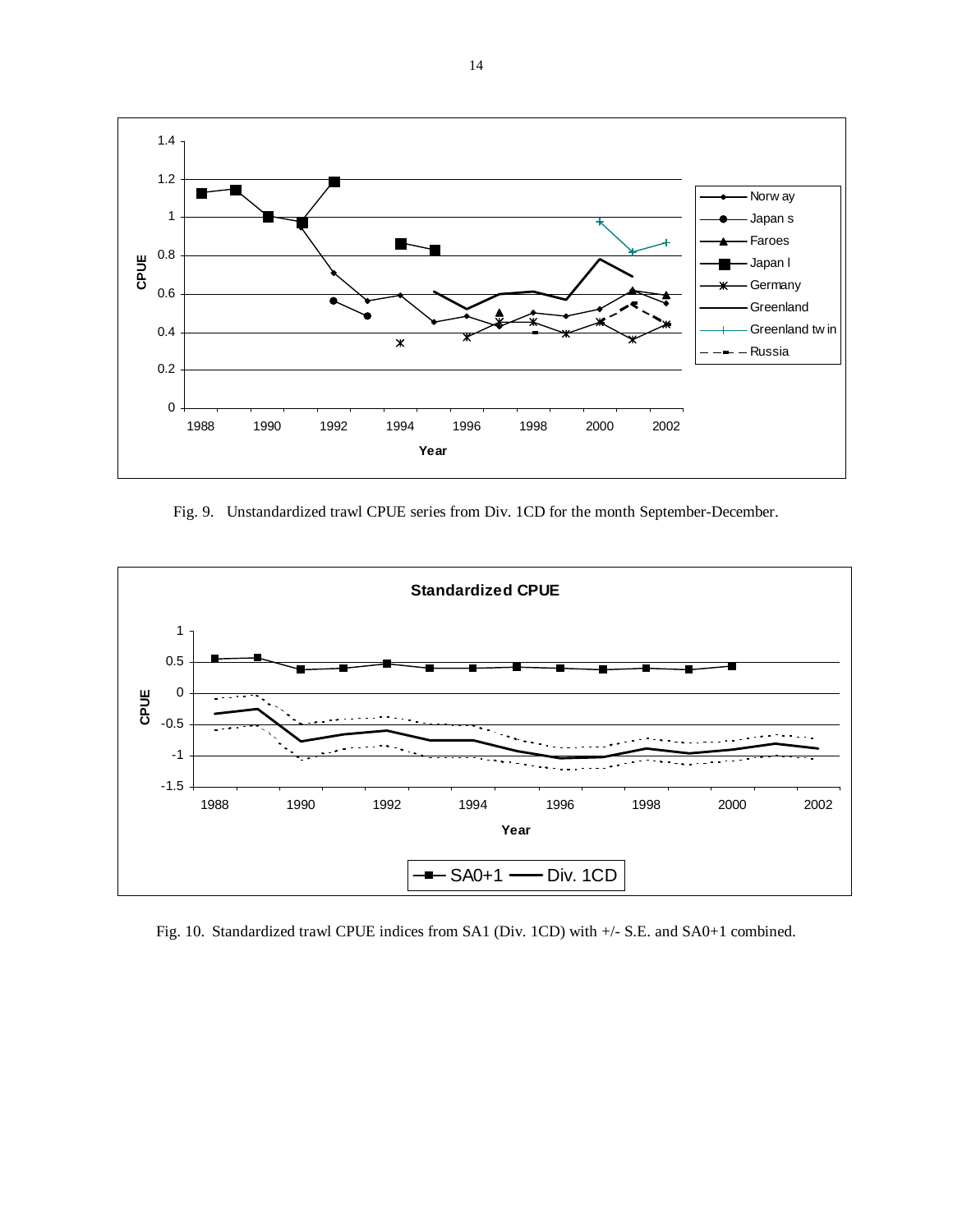# APPENDIX 1. Standardized CPUE index Div.1CD.

|                                                                                                                                                                                                                             | Greenland halibut, 1CD trawlers<br>4<br>21:18 Monday, June 9, 2003                                                                                                                                                                                                                                                                                                                                                                                                                                                                                                                                                                                                                                                                                                                                                                                                                           |  |
|-----------------------------------------------------------------------------------------------------------------------------------------------------------------------------------------------------------------------------|----------------------------------------------------------------------------------------------------------------------------------------------------------------------------------------------------------------------------------------------------------------------------------------------------------------------------------------------------------------------------------------------------------------------------------------------------------------------------------------------------------------------------------------------------------------------------------------------------------------------------------------------------------------------------------------------------------------------------------------------------------------------------------------------------------------------------------------------------------------------------------------------|--|
|                                                                                                                                                                                                                             | The GLM Procedure                                                                                                                                                                                                                                                                                                                                                                                                                                                                                                                                                                                                                                                                                                                                                                                                                                                                            |  |
|                                                                                                                                                                                                                             | Class Level Information                                                                                                                                                                                                                                                                                                                                                                                                                                                                                                                                                                                                                                                                                                                                                                                                                                                                      |  |
| Class<br>Levels Values                                                                                                                                                                                                      |                                                                                                                                                                                                                                                                                                                                                                                                                                                                                                                                                                                                                                                                                                                                                                                                                                                                                              |  |
| YR<br>15                                                                                                                                                                                                                    | 1988 1989 1990 1991 1992 1993 1994 1995 1996 1997 1998<br>1999 2000 2001 2002                                                                                                                                                                                                                                                                                                                                                                                                                                                                                                                                                                                                                                                                                                                                                                                                                |  |
| 11<br>MD                                                                                                                                                                                                                    | 1 2 4 5 6 7 8 9 10 11 12                                                                                                                                                                                                                                                                                                                                                                                                                                                                                                                                                                                                                                                                                                                                                                                                                                                                     |  |
| CGT<br>9                                                                                                                                                                                                                    | 2 3 4 5 6 7 8 9 10                                                                                                                                                                                                                                                                                                                                                                                                                                                                                                                                                                                                                                                                                                                                                                                                                                                                           |  |
|                                                                                                                                                                                                                             | Number of observations<br>136<br>Greenland halibut, 1CD trawlers<br>5<br>$21:18$ Monday, June 9, 2003                                                                                                                                                                                                                                                                                                                                                                                                                                                                                                                                                                                                                                                                                                                                                                                        |  |
|                                                                                                                                                                                                                             | The GLM Procedure                                                                                                                                                                                                                                                                                                                                                                                                                                                                                                                                                                                                                                                                                                                                                                                                                                                                            |  |
| Dependent Variable: lcph                                                                                                                                                                                                    |                                                                                                                                                                                                                                                                                                                                                                                                                                                                                                                                                                                                                                                                                                                                                                                                                                                                                              |  |
| Source                                                                                                                                                                                                                      | Sum of<br>DF<br>Squares Mean Square F Value Pr > F                                                                                                                                                                                                                                                                                                                                                                                                                                                                                                                                                                                                                                                                                                                                                                                                                                           |  |
| Model                                                                                                                                                                                                                       | 32<br>21.02708937<br>0.65709654<br>8.68<br>< .0001                                                                                                                                                                                                                                                                                                                                                                                                                                                                                                                                                                                                                                                                                                                                                                                                                                           |  |
| Error                                                                                                                                                                                                                       | 103<br>7.79340476<br>0.07566412                                                                                                                                                                                                                                                                                                                                                                                                                                                                                                                                                                                                                                                                                                                                                                                                                                                              |  |
| Corrected Total                                                                                                                                                                                                             | 135<br>28.82049414                                                                                                                                                                                                                                                                                                                                                                                                                                                                                                                                                                                                                                                                                                                                                                                                                                                                           |  |
| R-Square                                                                                                                                                                                                                    | Coeff Var<br>lcph Mean<br>Root MSE                                                                                                                                                                                                                                                                                                                                                                                                                                                                                                                                                                                                                                                                                                                                                                                                                                                           |  |
| 0.729588                                                                                                                                                                                                                    | $-46.13058$<br>0.275071<br>$-0.596288$                                                                                                                                                                                                                                                                                                                                                                                                                                                                                                                                                                                                                                                                                                                                                                                                                                                       |  |
| Source                                                                                                                                                                                                                      | DF<br>Type I SS<br>Mean Square  F Value<br>Pr > F                                                                                                                                                                                                                                                                                                                                                                                                                                                                                                                                                                                                                                                                                                                                                                                                                                            |  |
| ΥR<br>MD<br>CGT                                                                                                                                                                                                             | 14<br>10.99122278<br>0.78508734<br>10.38<br>$\sim 0001$<br>10<br>4.65895415<br>0.46589541<br>6.16<br>< .0001<br>8<br>5.37691245<br>0.67211406<br>8.88<br>< .0001                                                                                                                                                                                                                                                                                                                                                                                                                                                                                                                                                                                                                                                                                                                             |  |
| Source                                                                                                                                                                                                                      | DF<br>Type III SS<br>Mean Square<br>F Value<br>Pr > F                                                                                                                                                                                                                                                                                                                                                                                                                                                                                                                                                                                                                                                                                                                                                                                                                                        |  |
| ΥR<br>MD<br>CGT                                                                                                                                                                                                             | 14<br>1.36916819<br>0.09779773<br>1.29<br>0.2248<br>10<br>3.09666448<br>0.30966645<br>4.09<br>< .0001<br>0.67211406<br>8.88<br>5.37691245<br>< .0001<br>8                                                                                                                                                                                                                                                                                                                                                                                                                                                                                                                                                                                                                                                                                                                                    |  |
| Parameter                                                                                                                                                                                                                   | Standard<br>Estimate<br>Pr >  t <br>t Value<br>Error                                                                                                                                                                                                                                                                                                                                                                                                                                                                                                                                                                                                                                                                                                                                                                                                                                         |  |
| Intercept<br>1988<br>YR<br>ΥR<br>1989<br>1990<br>ΥR<br>1991<br>ΥR<br>1992<br>ΥR<br>ΥR<br>1993<br>1994<br>ΥR<br>1995<br>ΥR<br>1996<br>ΥR<br>ΥR<br>1997<br>1998<br>ΥR<br>ΥR<br>1999<br>ΥR<br>2000<br>ΥR<br>2001<br>2002<br>ΥR | $-0.031201748$ B<br>0.11297797<br>$-0.28$<br>0.7830<br>0.547755976 B<br>0.37703989<br>1.45<br>0.1493<br>1.67<br>0.618641721 B<br>0.37049260<br>0.0980<br>0.108804302 B<br>0.39157696<br>0.28<br>0.7817<br>0.64<br>0.232756640 B<br>0.36546185<br>0.5256<br>0.78<br>0.281804447 B<br>0.36161514<br>0.4376<br>0.34<br>0.132327640 B<br>0.39397712<br>0.7376<br>0.32<br>0.119552368 B<br>0.37313271<br>0.7493<br>$-0.14$<br>$-0.040991171 B$<br>0.29639530<br>0.8903<br>$-1.34$<br>$-0.154116725$ B<br>0.11505621<br>0.1834<br>$-1.25$<br>$-0.135918857 B$<br>0.10846918<br>0.2130<br>$-0.12$<br>$-0.013195791 B$<br>0.10669458<br>0.9018<br>$-0.69$<br>$-0.082317743 B$<br>0.11947247<br>0.4924<br>$-0.31$<br>$-0.029966058 B$<br>0.7558<br>0.09610686<br>0.062683005 B<br>0.09791616<br>0.64<br>0.5235<br>0.000000000 B<br>Greenland halibut, 1CD trawlers<br>6<br>21:18 Monday, June 9, 2003 |  |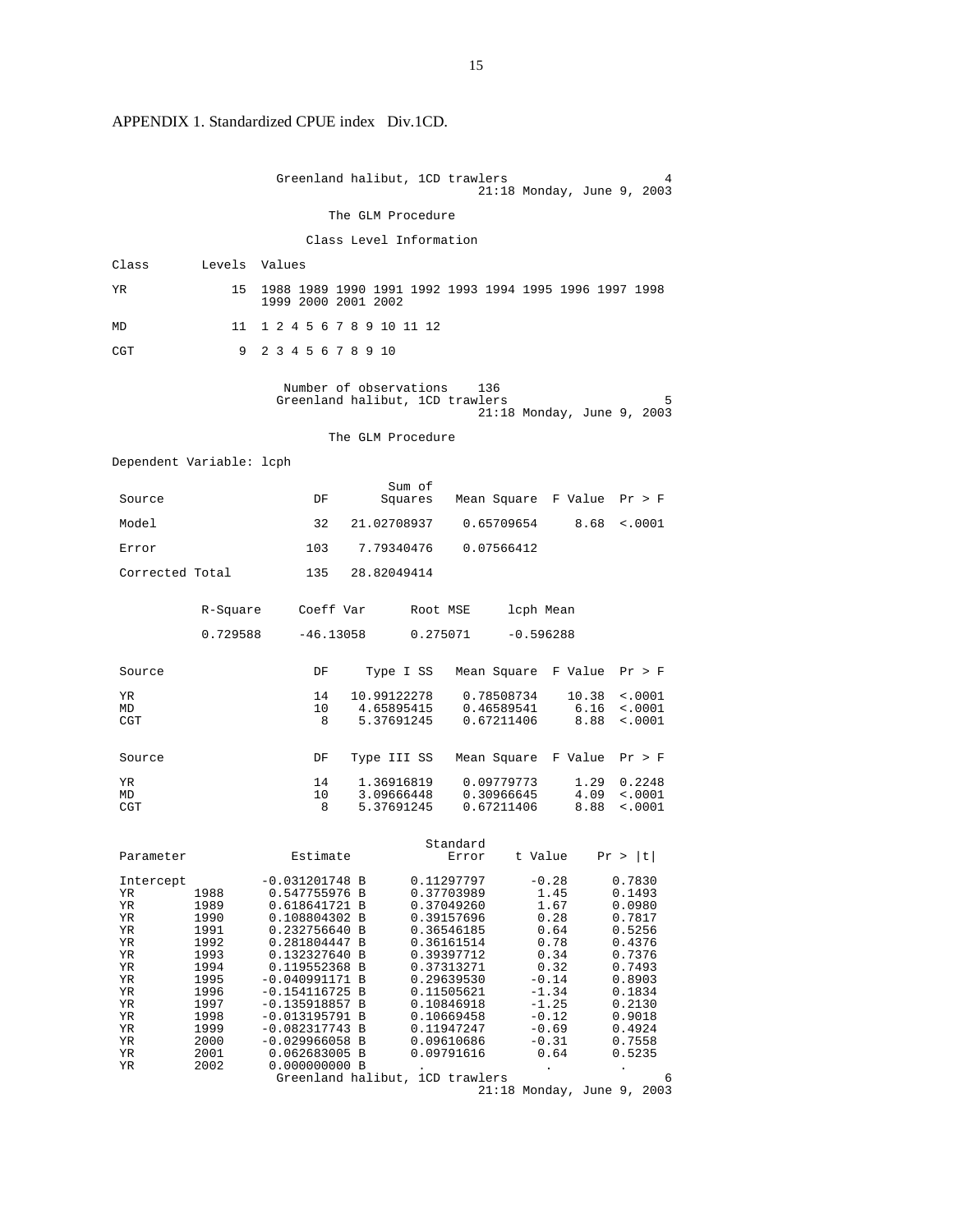#### The GLM Procedure

|  | Dependent Variable: | lcph |
|--|---------------------|------|
|--|---------------------|------|

|            |    |                  |                | Standard   |         |         |               |
|------------|----|------------------|----------------|------------|---------|---------|---------------|
| Parameter  |    | Estimate         |                | Error      | t Value |         | Pr ><br>- Itl |
| MD         |    | $-0.370343037 B$ |                | 0.21840257 |         | $-1.70$ | 0.0930        |
| MD         | 2  | $-1.199372460 B$ |                | 0.44952792 |         | $-2.67$ | 0.0089        |
| MD         | 4  | $-0.474139947 B$ |                | 0.32604721 |         | $-1.45$ | 0.1489        |
| MD         | 5  | $-0.246502542 B$ |                | 0.23964463 |         | $-1.03$ | 0.3061        |
| MD         | 6  | $-0.803131347 B$ |                | 0.17145634 |         | $-4.68$ | < .0001       |
| MD         | 7  | $-0.645136579 B$ |                | 0.16659867 |         | $-3.87$ | 0.0002        |
| MD         | 8  | $-0.386424395 B$ |                | 0.12284714 |         | $-3.15$ | 0.0022        |
| MD         | 9  | $-0.182290503$   | B              | 0.09397486 |         | $-1.94$ | 0.0551        |
| MD         | 10 | $-0.192618583 B$ |                | 0.08835427 |         | $-2.18$ | 0.0315        |
| MD         | 11 | $-0.146667109$ B |                | 0.08891045 |         | $-1.65$ | 0.1021        |
| MD         | 12 | 0.000000000B     |                |            |         |         |               |
| <b>CGT</b> | 2  | $-0.536013834 B$ |                | 0.10694934 |         | $-5.01$ | < .0001       |
| <b>CGT</b> | 3  | $-0.382294428$   | <b>B</b>       | 0.36190392 |         | $-1.06$ | 0.2933        |
| <b>CGT</b> | 4  | $-0.616563155 B$ |                | 0.12643926 |         | $-4.88$ | < .0001       |
| <b>CGT</b> | 5  | $-0.628413898 B$ |                | 0.39381865 |         | $-1.60$ | 0.1136        |
| <b>CGT</b> | 6  | $-0.701503728$   | B              | 0.14485390 |         | $-4.84$ | < .0001       |
| CGT        | 7  | 0.001506290      | B              | 0.34633050 |         | 0.00    | 0.9965        |
| <b>CGT</b> | 8  | $-0.675249131 B$ |                | 0.10836777 |         | $-6.23$ | < .0001       |
| <b>CGT</b> | 9  | $-0.275722951 B$ |                | 0.11189893 |         | $-2.46$ | 0.0154        |
| <b>CGT</b> | 10 | 0.000000000      | $\overline{B}$ |            |         |         |               |

NOTE: The X'X matrix has been found to be singular, and a generalized<br>inverse was used to solve the normal equations. Terms whose<br>estimates are followed by the letter 'B' are not uniquely estimable.<br>Greenland halibut, 1CD

# The GLM Procedure Least Squares Means

|                                                                                                                                   | Standard                                                                                                                                                             |                                                                                                                                                                                                          |                                                                                              |  |
|-----------------------------------------------------------------------------------------------------------------------------------|----------------------------------------------------------------------------------------------------------------------------------------------------------------------|----------------------------------------------------------------------------------------------------------------------------------------------------------------------------------------------------------|----------------------------------------------------------------------------------------------|--|
| t <br>Pr >                                                                                                                        | Error                                                                                                                                                                | lcph LSMEAN                                                                                                                                                                                              | YR                                                                                           |  |
| 0.1842<br>0.2922<br>0.0083<br>0.0097<br>0.0099<br>0.0065<br>0.0039<br>< .0001<br>$\leq 0001$<br>$\leq 0001$<br>< .0001<br>< .0001 | 0.24659084<br>0.24441798<br>0.28558618<br>0.24476086<br>0.22665632<br>0.26830997<br>0.25676432<br>0.19025964<br>0.17573622<br>0.16974290<br>0.17159984<br>0.17636239 | $-0.32967245$<br>$-0.25878671$<br>$-0.76862413$<br>$-0.64467179$<br>$-0.59562398$<br>$-0.74510079$<br>$-0.75787606$<br>$-0.91841960$<br>$-1.03154516$<br>$-1.01334729$<br>$-0.89062422$<br>$-0.95974617$ | 1988<br>1989<br>1990<br>1991<br>1992<br>1993<br>1994<br>1995<br>1996<br>1997<br>1998<br>1999 |  |
| < .0001<br>< .0001<br>< .0001                                                                                                     | 0.16444965<br>0.16645023<br>0.16797551                                                                                                                               | $-0.90739449$<br>$-0.81474543$<br>$-0.87742843$                                                                                                                                                          | 2000<br>2001<br>2002                                                                         |  |
|                                                                                                                                   |                                                                                                                                                                      |                                                                                                                                                                                                          |                                                                                              |  |